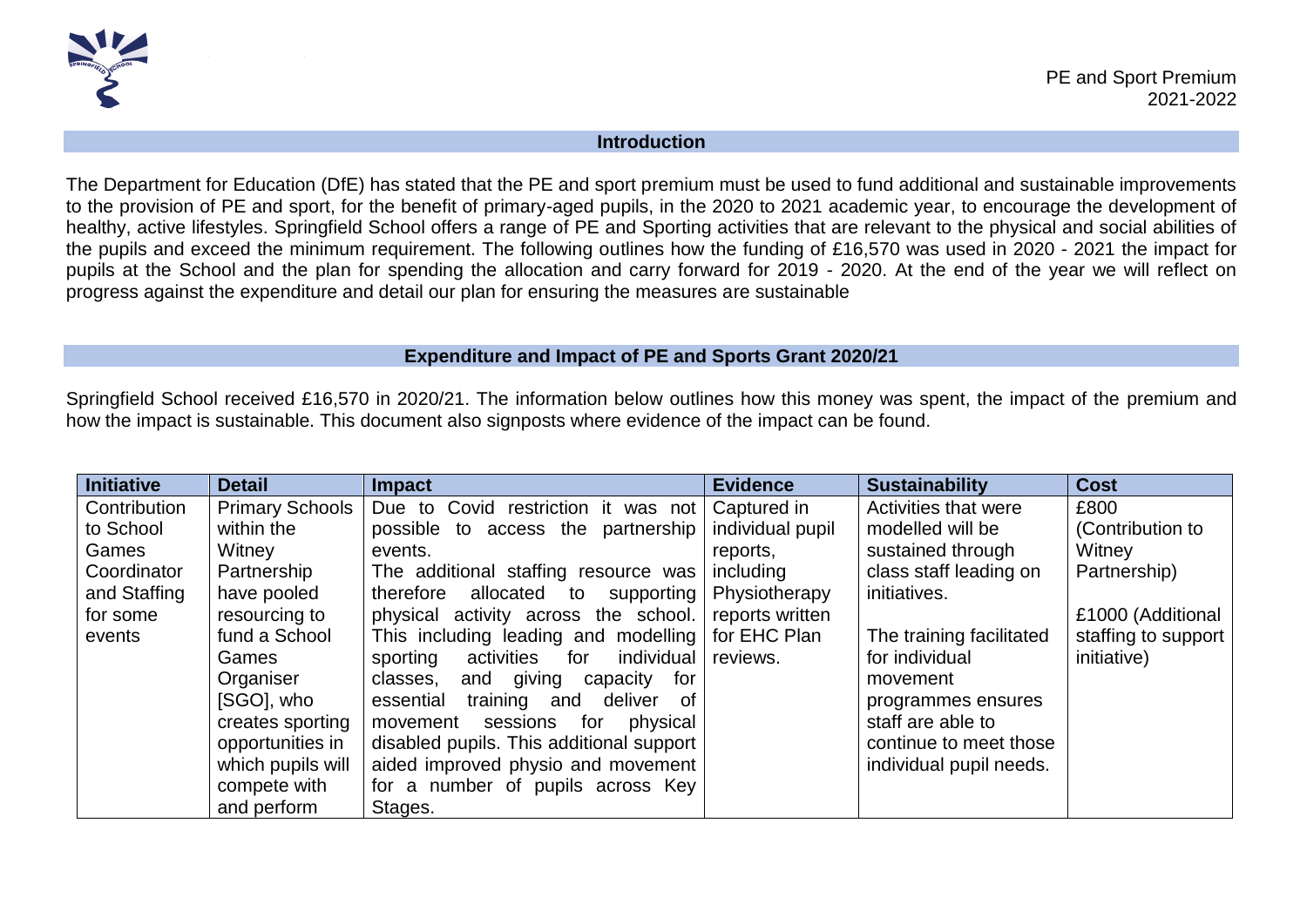

|                                                                                                           | alongside pupils<br>from other<br>schools, Some<br>events lead to<br>further<br>competition at<br>the Oxfordshire<br>School games                                                                                                                         |                                                                                                                                                                                                                                                     |                                                                                                                                                             |                                                                                                                                            |             |
|-----------------------------------------------------------------------------------------------------------|-----------------------------------------------------------------------------------------------------------------------------------------------------------------------------------------------------------------------------------------------------------|-----------------------------------------------------------------------------------------------------------------------------------------------------------------------------------------------------------------------------------------------------|-------------------------------------------------------------------------------------------------------------------------------------------------------------|--------------------------------------------------------------------------------------------------------------------------------------------|-------------|
| <b>Initiative</b>                                                                                         | <b>Detail</b>                                                                                                                                                                                                                                             | <b>Impact</b>                                                                                                                                                                                                                                       | <b>Evidence</b>                                                                                                                                             | <b>Sustainability</b>                                                                                                                      | <b>Cost</b> |
| Increase in<br>activities<br>preparing for<br>DofE Bronze<br>Awards and<br>training staff<br>as required. | The Duke of<br>Edinburgh<br><b>Bronze Award is</b><br>a component of<br>our Key Stage 4<br>curriculum. Due<br>to disruption in<br>2019/20 it was<br>necessary to<br>prioritise<br>additional<br>access to<br>activities and<br>refresh staff<br>training. | The Duke of Edinburgh Scheme<br>restarted and continued this year. A<br>creative approach has been necessary<br>due to ongoing restrictions and risk<br>assessments around offsite activities<br>however activities were successfully<br>completed. | Captured in<br>individual pupil<br>reports,<br>including PD<br>and PSHCE<br>skills and<br>preparation for<br>adulthood.<br>written for EHC<br>Plan reviews. | Activities are built on<br>each year, developing<br>personal skills in<br>addition to physical<br>development and<br>sports opportunities. | £2000       |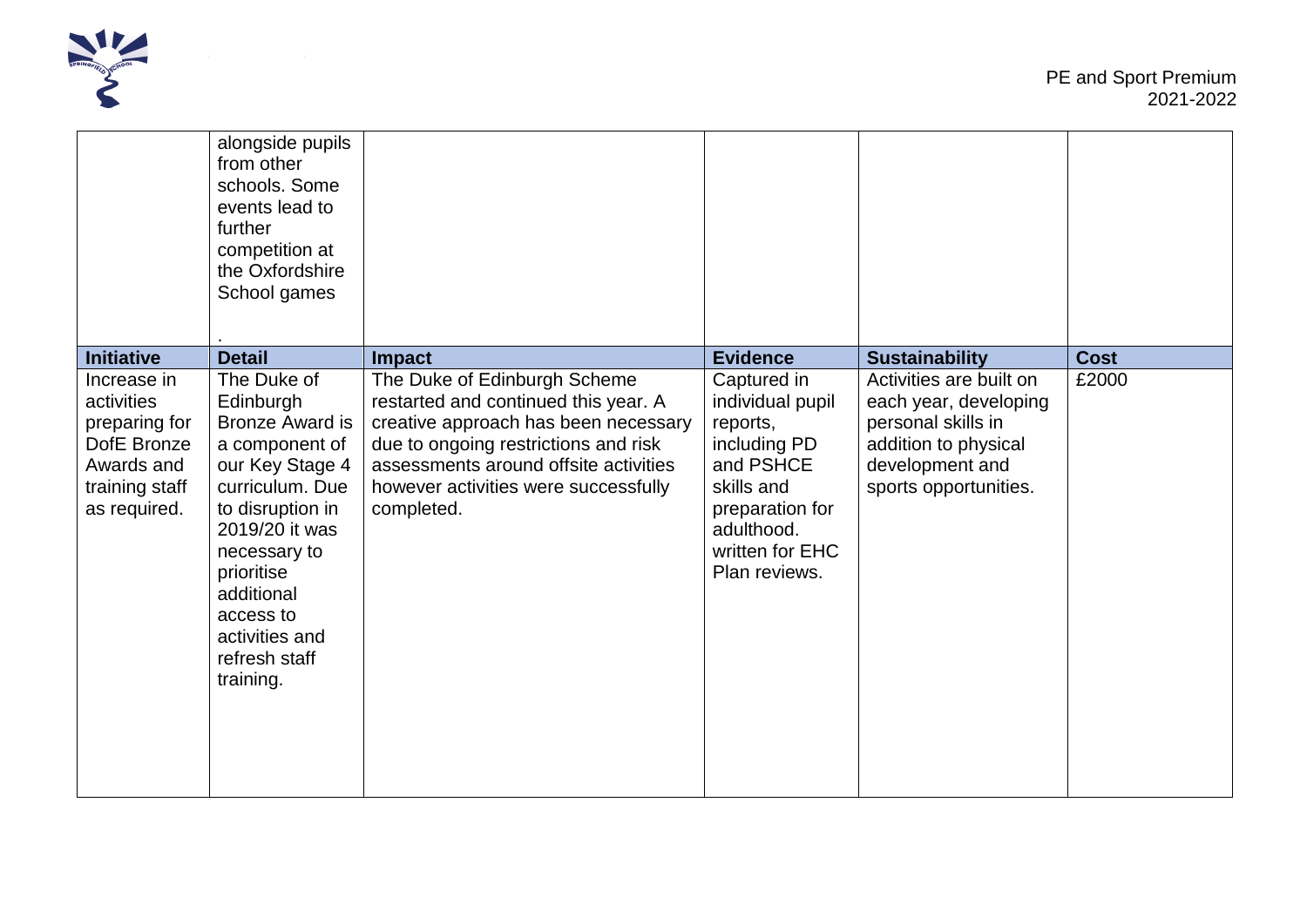

| <b>Initiative</b>                                                                   | <b>Detail</b>                                                                                                                                                            | <b>Impact</b>                                                                                                                                                                                                                                                                                                 | <b>Evidence</b>                                                                                                          | <b>Sustainability</b>                                                                     | <b>Cost</b> |
|-------------------------------------------------------------------------------------|--------------------------------------------------------------------------------------------------------------------------------------------------------------------------|---------------------------------------------------------------------------------------------------------------------------------------------------------------------------------------------------------------------------------------------------------------------------------------------------------------|--------------------------------------------------------------------------------------------------------------------------|-------------------------------------------------------------------------------------------|-------------|
| Contribution<br>to Swimming<br>Lessons                                              | This additional<br>support staff<br>role has been<br>essential to<br>maximise pupils'<br>access to our<br>hydrotherapy<br>pool and<br>maximise their<br>physical health. | Hydrotherapy Pool was closed for<br>2020/21 therefore this role supported<br>wider curriculum support. Including PE<br>and physical activity at play time.                                                                                                                                                    | Captured in<br>individual pupil<br>reports,<br>including<br>Physiotherapy<br>reports written<br>for EHC Plan<br>reviews. | Staffing will continue to<br>be provided to enable<br>access to the<br>hydrotherapy pool. | £8000       |
| Contribution<br>to specialist<br>equipment to<br>promote<br>physical<br>development | To access and<br>succeed in<br>physical<br>development<br>and sports<br>activities some<br>of our pupils<br>require<br>specialist<br>equipment.                          | This contribution has enabled the<br>School to purchase suitable seating<br>and equipment to enable pupils to<br>maintain and work on developing their<br>physical skills to enable them to<br>access sporting activities. There are<br>also the opportunities to vary positions<br>and promote good posture. | Captured in<br>individual pupil<br>reports,<br>including<br>Physiotherapy<br>reports written<br>for EHC Plan<br>reviews. |                                                                                           | 4770        |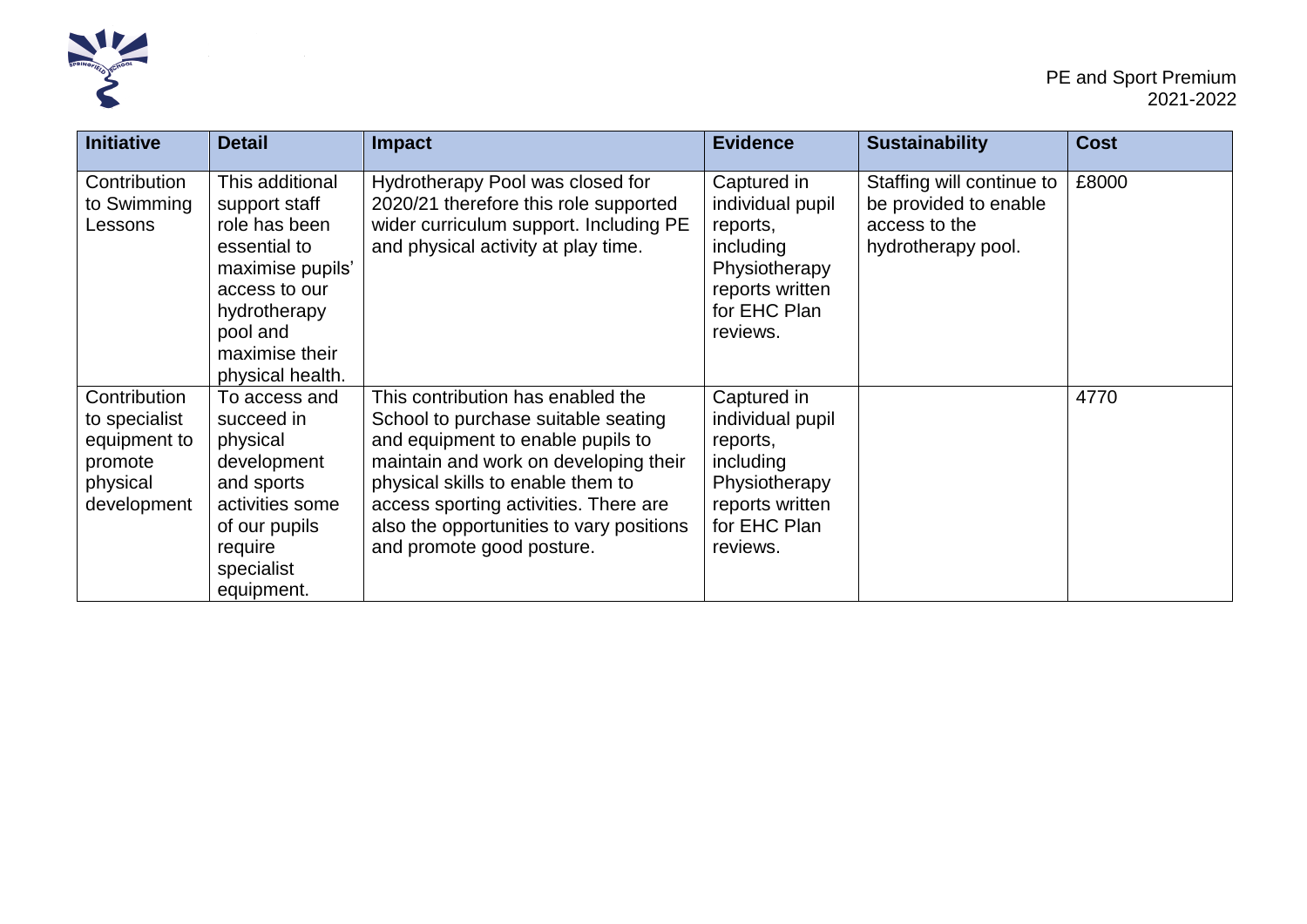

## **Planned PE and Sports Grant Expenditure 2021/22**

## **The table below outline Springfield Schools plans for use of PE and Sports Grant in 2021/22**

| <b>Initiative</b> | <b>Detail</b>            | Intended impact                         | <b>Evidence</b>    | <b>Sustainability</b>   | <b>Cost</b>       |
|-------------------|--------------------------|-----------------------------------------|--------------------|-------------------------|-------------------|
| Additional        | Due to the changing      | This initiative will provide additional | The level of       | The extra focus for     | £12,900           |
| allocation of     | and increasing           | teaching and support for our            | participation will | pupils will provide the |                   |
| staffing to       | physical needs of our    | primary aged swimming lessons           | be recorded at     | foundation for further  |                   |
| Hydrotherapy      | primary pupils and       | and for additional weekly               | the end of year.   | development of water    |                   |
| Pool              | increased class sizes    | Hydrotherapy sessions for pupils        | Evidence of        | confidence and          |                   |
|                   | we are increasing our    | who are supported by the                | progress will be   | swimming skills as      |                   |
|                   | staffing levels in the   | physiotherapist.                        | captured on an     | pupils progress         |                   |
|                   | pools. The PE and        | The impact of movement sessions         | individual pupil   | through the school and  |                   |
|                   | Sports Grant is          | will be reflected in individual pupils' | basis.             | continue to have        |                   |
|                   | funding one of these     | reports at the end of the year.         |                    | swimming lessons with   |                   |
|                   | key roles.               |                                         |                    | less support.           |                   |
|                   |                          |                                         |                    |                         |                   |
| Swim Teacher      | Alongside other          | This will allow a clearer focus on      | PoS documents      | PoS will be embedded    | £500              |
| to develop        | curriculum areas,        | the next septs in swimming skills       | and progress       | in curriculum and       |                   |
| Progression of    | swimming PoS to be       | and improved measures of                | captured in pupil  | assessment              |                   |
| Skills.           | developed.               | progress.                               | reports.           | documentation.          |                   |
| Additional time   | This includes            | Increased expertise of staff            | Staff training     | The additional focus    | £1200             |
| for Senior        | ensuring training for    | regarding physical development          | and feedback       | for staff will continue | (additional half- |
| Leader to         | colleagues of the        | and ability to deliver individual       | and comments       | and be embedded in      | term for Autumn   |
| coordinate the    | general skills and       | movement programmes.                    | in individual      | Induction and training  | Term 1)           |
| development       | knowledge of             |                                         | pupil reports.     | schedules.              |                   |
| and delivery of   | physical development     |                                         |                    |                         |                   |
| physiotherapy     | for children with        |                                         |                    |                         |                   |
| and movement      | disabilities, along with |                                         |                    |                         |                   |
| plans across      | the understanding of     |                                         |                    |                         |                   |